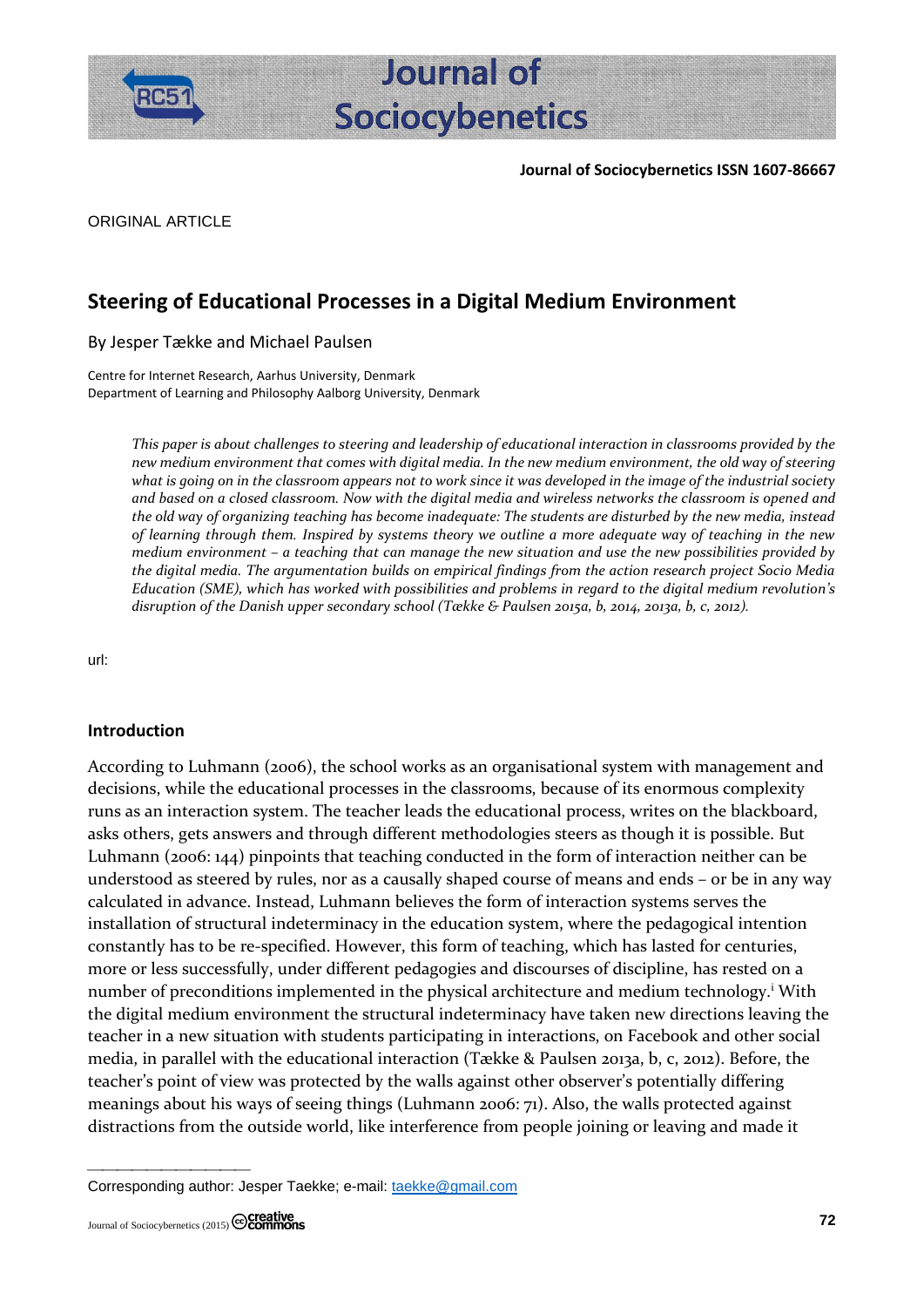possible for the educational interaction to decide its own theme, as well as when to begin, change, or drop a theme (ibid: 131).

Now the medium environment has changed, the classroom has been opened up and in the surrounding world we see new forms of knowledge work, for instance, conceptualised as produsage (Bruns 2008) in convergence and participation cultures characterised by shaping, sharing, reframing, remixing and appropriation (Jenkins 2013, 2008, 2006). In this new medium environment, it is neither adequate to prohibit nor to ignore the new media. The students must learn to organise, interact, search, network etc. in the current environment, while the teachers must try to steer and lead in new ways that are appropriate to the new information- and interaction situations. In this article we will scrutinize, discuss and theorise these new challenges.

# **The Old, Closed Classroom**

The school has for centuries been based as a social system that processes in a closed room: "The interaction takes place in a closed room that are not public, so that distraction from the outside world can be minimized" (Luhmann 2006: 131).<sup>ii</sup> So it is, if not a precondition as a starting condition, then at least a relationship which for centuries has been the case, that the four walls have protected what was going on in class: "Especially ensures the spatial secretion of education that the education system can control its own thematic, and decide for itself when to begin, alternating or quit themes" (Luhmann 2006: 132). The classroom has had a tight and insulating membrane around it and the exchange relationship between the classroom's interaction system and the outside world has been conditioned in time and space by law and school organisation and steered by the teacher as a gatekeeper. The teacher has been the authority, who has been able to be the final judge over right and wrong, good and evil. This form of teaching occurred after the introduction of the printing technology. In Denmark



all children had to go to school with the Education Act of 1814. Through printed textbooks produced centrally the state power began to influence students all over Denmark. In the meantime, teaching was still led by the specific teacher's interpretation of the text both in relation to opinion and to understanding. With the analogue electronic media the teacher, for example, could bring a tape recorder so that students could hear a real Englishman speak English. Later, images and text could be shown with an overhead projector. With the

introduction of the copying machine the teacher could make copies and had a greater impact on the curriculum (Tække & Paulsen 2015a). Common to the two media periods, however, was that teaching was conducted as echo space-teaching, so that the teacher wrote something from the textbook on the blackboard and students wrote down in their notebooks what the teacher written, which they could subsequently be examined in. There was a very strong line of demarcation in the form of the nonpermeable membrane: the four walls between the classroom's interaction system and the outside world. On the external side of the membrane, at home, the students were left to their close relationships, the strong bonds consisting of family and acquaintances giving birth to the concept of opportunity inequality, and negative social heritage respectively. The education community could not

Journal of Sociocybernetics (2015) **73**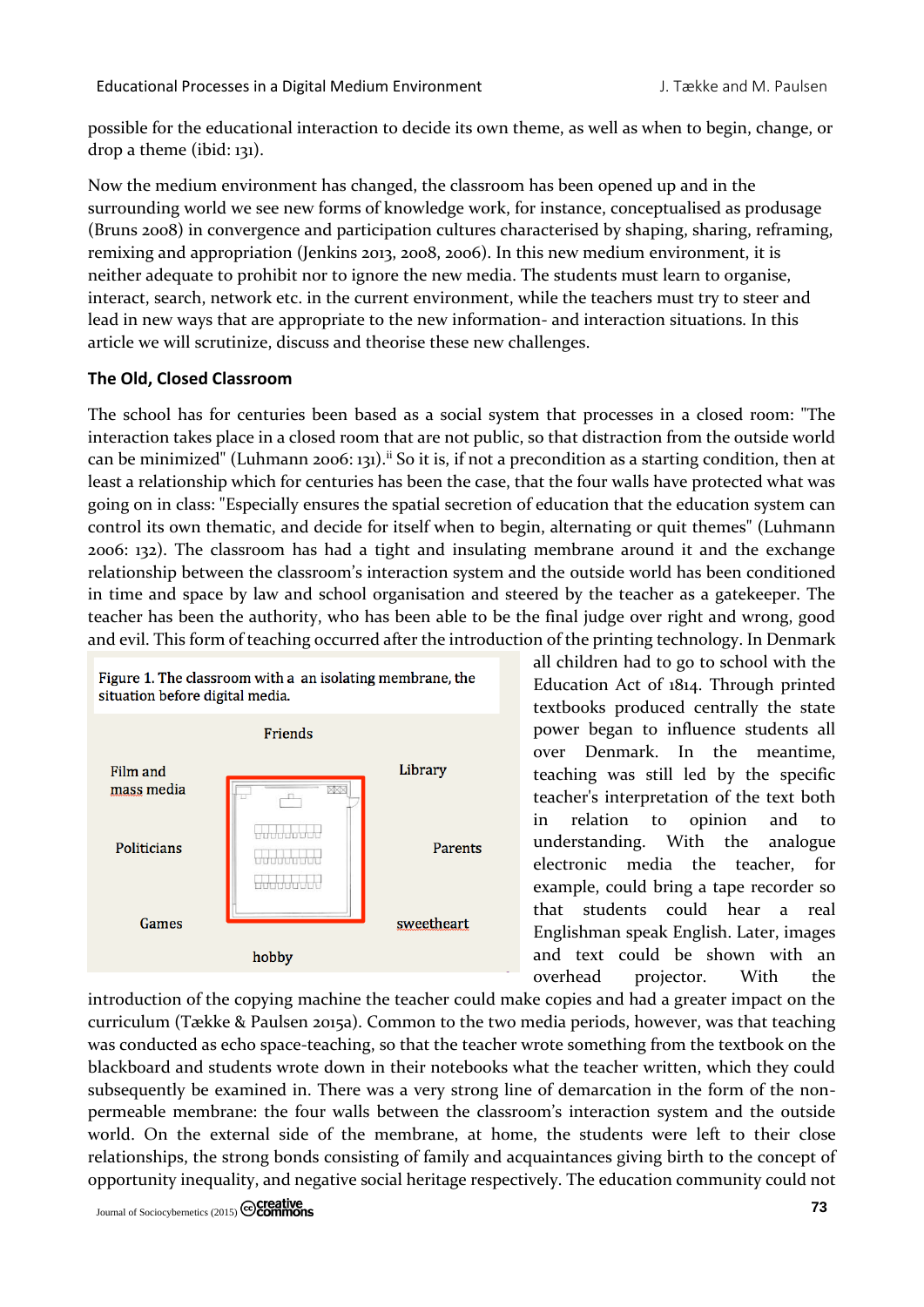reach out and help students at home and many experienced a *doxa* discrepancy between home and school (ibid). Of course, the electronic mass media did soften this relationship by being generally cultivating when we look at the small homes. Their influence, however, was probably larger on norms in the classroom, changing the information situation so that the pupils now could know everything – and also knew, that the teacher did not know everything, and could be wrong, while the teacher now had to act according to the knowledge that the pupils knew this. With the transparency provided by television corporal punishment was banned by law.<sup>iii</sup> In addition, it is still the case that the teacher with a group of students from literate homes dominate the educational community and condition it. Teachers naturally accept pupils with a dominant social origin who, through their receptions, attitudes, language codes, naturalness, elegance and personality, have a greater weight than students who communicate in other codes (Bourdieu 2000). Further, the fact is that the knowledge that can be obtained through the analogue electronic media is not enough when it comes to formal education where you cannot escape reading and writing: "The logical linking of pieces of information into large, complex, and connected treatises and theories is a feature of writing and print" (Meyrowitz 1985: 79). You can then add that this is the case whether it is on paper or online (on cyber).

Overall, when we focuses on leadership and steering of teaching, then the teacher loses some authority with the introduction of analogue electronic media, but is still protected by the dense membrane around the classroom. The teacher is not allowed to use physical force anymore but can still discipline and steer the direct exchanges between the classroom and the outside world.

### **The Open Classroom**

With the introduction of digital media, installation of wireless networks and every student having their own personal laptop or tablet, we are in a new situation. The membrane between the classroom and the outside world has become porous and permeable to any kind of digitally mediated information and interaction. Now students can stay in contact with each other regardless of time and space. For example, we see love affairs, intrigues, or a nice talk about football continue into the teaching space and time. Students can also write about their teacher or the teaching. In addition, the control of the demarcation line is completely eroded – friends from other classes, parents, and all others can be contacted and even interfere. Students can watch other students pictures or other friends' pictures on Instagram or Facebook, buy clothes, watch movies, read the news, play games together or with others from around the world, or just with oneself etc. Attention is drawn away from the teaching and students, and teachers are ready to diagnose the students as addicts (Paulsen and Tække 2009). However, it seems more likely that the new information and interaction situations are experienced as socially *ambivalent*, since adequate norms are not socially developed (selected) yet (Tække and Paulsen 2010). According to international research, however, it seems as though teachers, if they use the new media in their teaching, can regain attention and commitment and even provide a better teaching than before (see research review in Tække and Paulsen 2013a). Nevertheless, the general reaction in the Danish educational institutions either is to prohibit or be indifferent with regard to the new media. This is a quite inappropriate response if the problem is a lack of social structures and norms. The new digital media creates a new kind of ether, a new possibility space for communication, which are colonized by social systems that produce and reproduce new structures and norms adequate to the new conditions. If these structures are not influenced and formed with the participation and leadership of teachers, it is hard to imagine that they could appropriately work together with teaching. To express this in another way, the teaching will proceed in a manner that is shaped by a previous medium situation and will thus be inadequate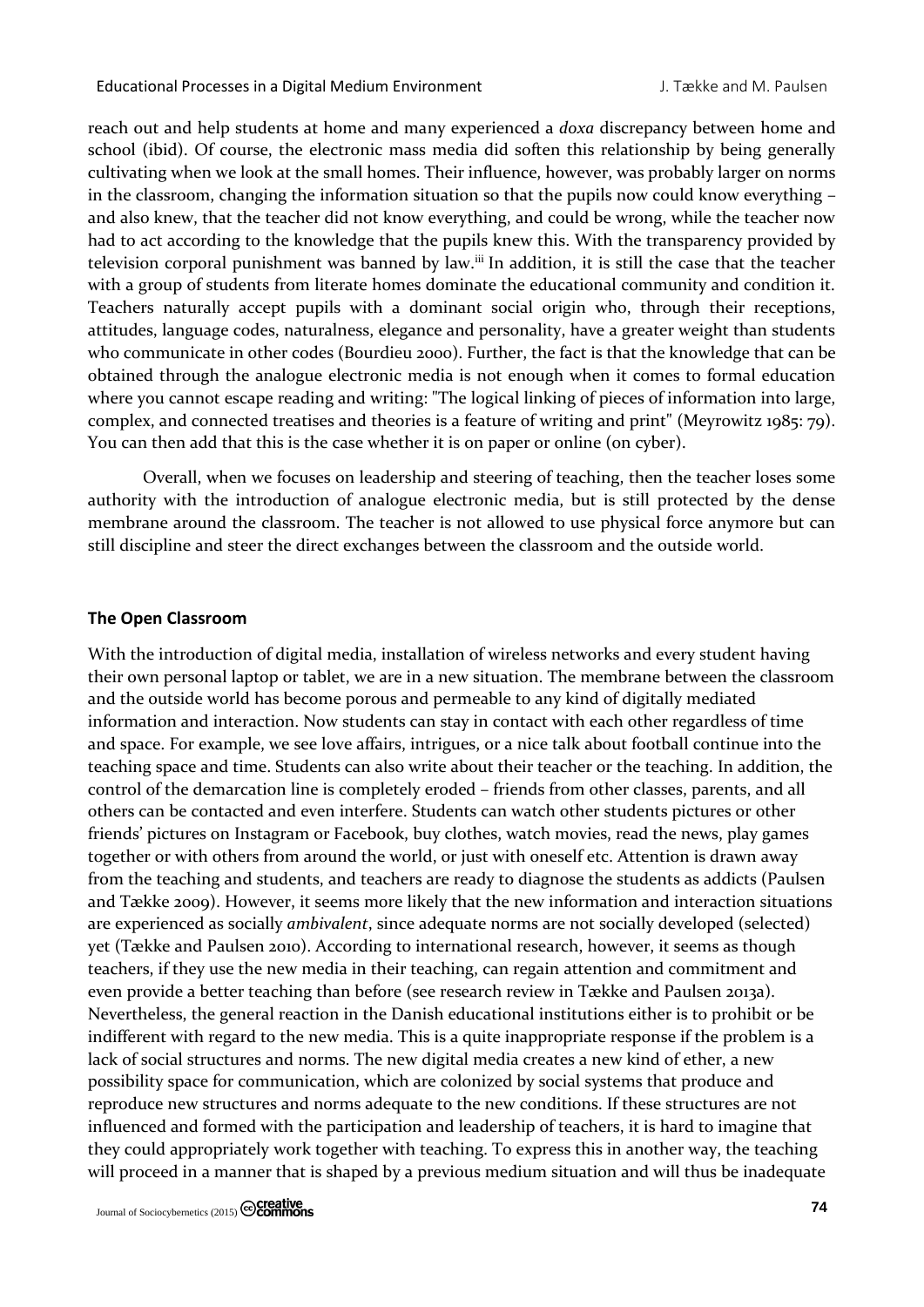for the current media situation and not provide the students with the necessary reflexivity and literacy in relation to a social world, which for the most part are already digitally mediated.

#### **The Socio Media Education Experiment**

We have investigated the educational challenges and possibilities of the new media situation in an action reach project called the *Socio Media Education* experiment (the SME-project). In this project we have followed (and act upon) an upper secondary school class during its three years from 2011 to 2014 (Tække & Paulsen 2015a, b, 2014, 2013a, b, c, 2012). In the project, we provided the teachers (and sometimes also the students) with "rules" (ideas, guidelines, knowledge, suggestions, questions, concepts, observations etc.) and the teachers made experiments and interventions based on interpretations of our suggestions in the form of actions that we documented (leading to new ideas, observations etc. communicated "back" to the teachers, and so on forming a circular feedback and feedward system between researchers and teachers pertubated ongoingly by the international research community on the on hand and the educational system on the other).<sup>iv</sup> It was designed so that we as researchers introduced rules (etc.) for the teachers, in particular a ban against prohibition and ignorance in relation to any kind of media use. Instead, the teachers had to initialise reflexivity and use digital media within the teaching. On this basic condition, the teachers experimented through multiple actions, such as using Twitter during film watching and student presentations. Using Twitter and shared documents (google.doc), the teachers managed to capture the attention of the students again and to restructure the teaching. The efforts provided rearmament inside the schoolroom with digital text media, which provided a re-stabilization of the education system in spite of the porous membrane around the classroom. This is however only partly possible while some attention still leaked out of the room. On the other hand, we also saw an outgoing movement where the educational community was extended spatiotemporally through homework assistance and the organising and documentation during a study trip to Copenhagen. The teachers regained their power through better possibilities for monitoring, intervention, control, interpellation and facilitation. The better transparency provided by the digital media also let them get a better knowledge of the students and a better and more trustful relationship to them. However, the processes were mostly instructive, directive and encouraging, with little reflectivity being initiated. Also the outside of the distinction between the class and the surrounding world was still ignored.

#### **The Situation Outside School**

Journal of Sociocybernetics (2015) **75** In the community outside school it has become the rule that one searches for information and works upon and combines what others have produced. According to Axel Bruns, our concept of production originates from the industrialisation and therefore gives a clear distinction between producer, distributor and consumer. This distinction is not adequate any longer since: 1. Our access to information is no longer carried out from an information-push model, but rather from an information-pull model, as we are no longer limited to the mass media, which provides no feedback, 2. We now have access to the means to produce and distribute information ourselves, 3. The same technology that enables many-to-many communications and distribution of content can be used by ourselves in peer-to-peer communication, which allows us to organise in networks in relation to a variety of different shared projects, and 4. In its digital form, content is quick and easy to share, modify, extend and recombine (Bruns 2008: 14-15). In such a medium environment, the student must not only be educated to become a consumer, but also be producer-user – one who practices *produsage*, as Bruns defines it. In such a society, the network or the creative community becomes the important focal point: "what the network model makes possible is the existence of a distributed but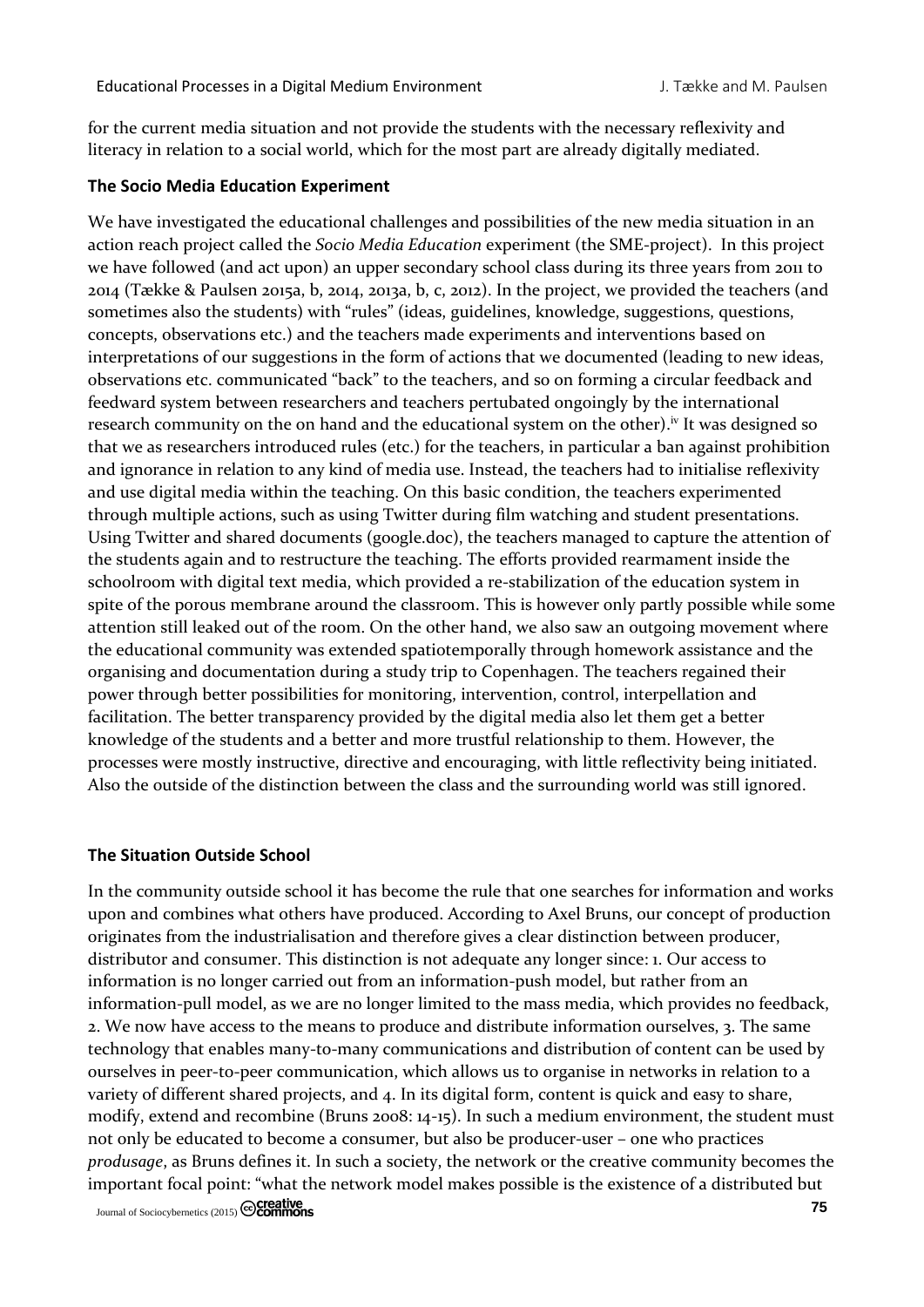coordinated community, organised not according to the directions of a central authority to which all other nodes in the network are subordinate, but by the community's own protocols of interaction" (Bruns 2008: 15). In line with this, Tim Berners-Lee talks about *intercreativity* made possible through non-hierarchical many-to-many media through which people collaborate on the development and expansion of shared information resources of common interest (Bruns 2008: 16). The school should hopefully achieve a 'mode of production' that matches the one that takes place in contemporary society and not reproduce yesterday's now antiquated echo-room method of reproducing knowledge and its organisational mode of power and doxa (Tække & Paulsen 2015a).

Jenkins (2013: 2) writes about a shift from distribution to circulation and a movement toward a participatory model of culture, in which we shape, share, reframe and remix media content. In this he highlights appropriation as: "The ability to meaningfully sample and remix media content" (Jenkins 2006: xiv). In comparison, a person was not assumed to be literate if he could read but not write in the era of the print community. Nowadays, we should not assume that someone possesses media literacy if they can consume but cannot express themselves in the new media (Jenkins 2008: 176).

# **Back to the SME Experiment**

Even though the educational community was restructured and relatively undisturbed because of the research design in the first year of the SME project, the view on learning and digital literacy stayed in the epochs before produsage and appropriation. The digital media were only used to create a renewed and reinforced attention on the activity in the classroom. In the meantime, the use of Twitter did not only increase the concentration around the educational topic, but also trained the students competencies in written interaction. From the second year of the project, the teachers also had to make contacts out of the classroom and include external resources, persons and networks in the teaching. From this time the students really did benefit from their many hours of academic interaction through Twitter. At this stage the students were able to use the digital media at such a level that they could make contact to resource persons outside the classroom, which on the one hand increased their attention towards the educational object to new heights, driven by their own engagement and motivation. On the other hand, this form of education seemingly brings them into a position of a producer, cultivating them to participation in networks, increasing their digital literacy and in this process also raising the quality of the teaching, bringing into it knowledge from key persons from different fields. In the meantime, this new form of teaching also means a new teacher role and practice bringing fourth the question about how the teacher can steer and lead this form of teaching.

# **The Masterful Teacher**

Following Qvortrup (2013), we might get some answers that can help understand what the teacher can do to maintain the role as classroom leader in the new media environment. First of all, teachers must be experts in their teaching area, giving them academic authority. This must surely also apply to the use of the new digital media. Teachers must be able to go ahead and with knowledge of social media, digital search and source criticism, etc., to be able to help, qualify and stage communication in the classroom as well as out of it. In this regard, the concept of management of self-management seems to be useful. The idea is that the leader, is the leader of others self-leading or by others leading of others. The person who is the object of management decisions thereby also becomes the subject to management decisions. Systems theoretically, one can formulate it as a distinction between first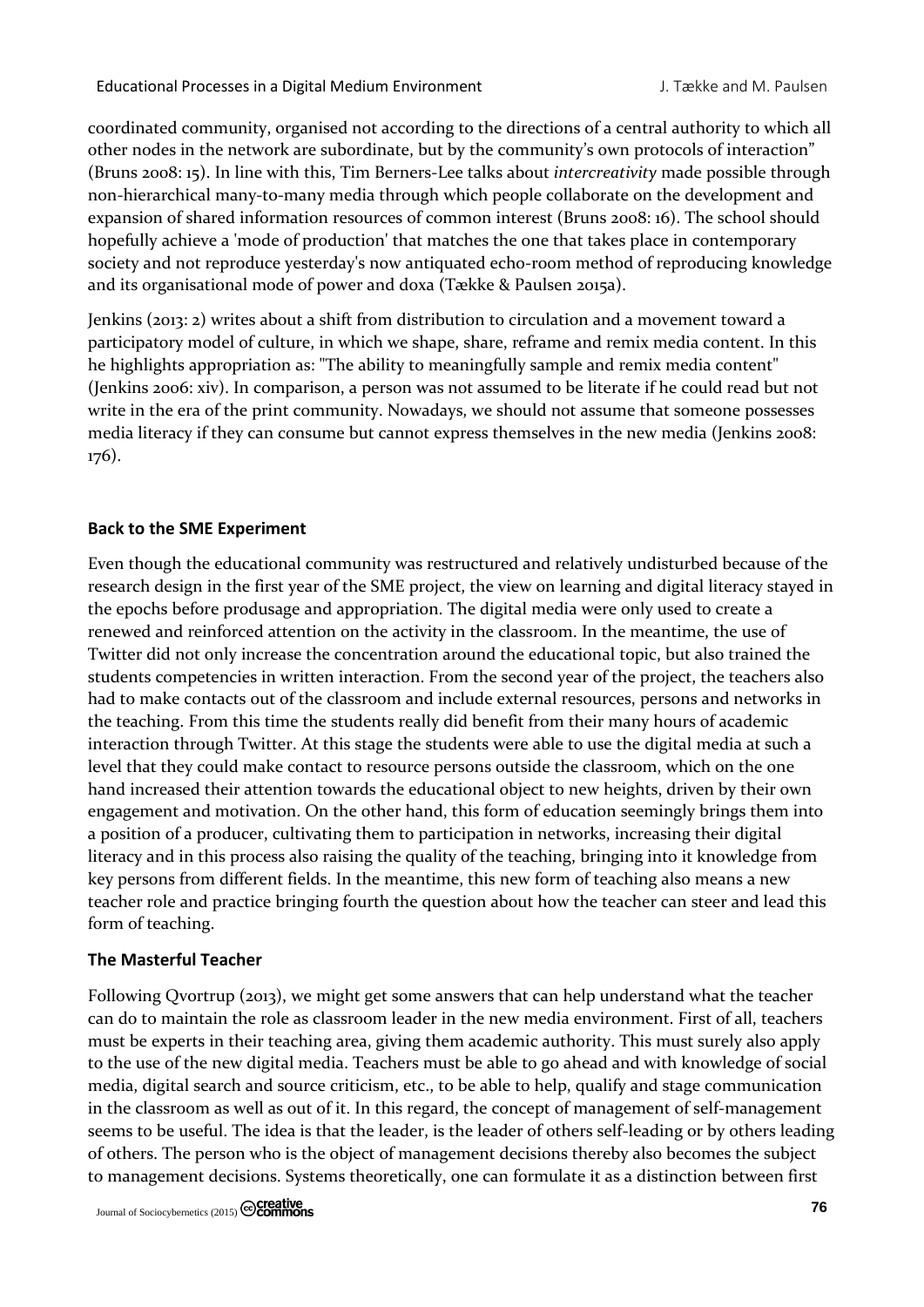order management decisions and second order management decisions (Qvortrup 2013). First order is a directive style: do this and that, while second-order sets goals and frames for the work process. For example, the teacher can provide tasks containing priorities for the switch and provide available network openings, i.e. find resource persons for the students and make appointments with them. The teacher contacts, for example, politicians, representatives of organisations, artists, foreigners, welfare recipients or networks of literary people, athletes, or anything that may be relevant to the class' current work. There is still a need for a decision hierarchy, where the teacher sets decision premises for students' decisions for working with the switch in and out of the class. The teacher can facilitate change, by being subject for management decisions, but only little management can be directive; management of self-management provides a much greater reduction of complexity than first order management (regarding Luhmann's concept of power see Tække 2010). The teacher can constructively influence the switch out of the classroom and into the classroom, the media and networks that are used, the type of project, and with regard to what kind of results the teacher wants. The teacher tolerates, so to speak the loss of control, but regains control with second-order decisions at a higher organisational level - much like with the group work, as already known, where power is also delegated out in trust, with a corresponding loss of direct control as a result.

# **Power and Steering**

Luhmann (1979: 112) defines *coercion* as the counter concept to *power*. Using the distinction between power and coercion makes it possible to describe power as a communication code. The power code reduces social complexity by reducing double contingency in situations between power-holder and power-subject – both of them can see the advantages in coupling to the power medium. Coercion gives no alternative, but power does. In other words, the ability to reduce double contingency is lost when power turns into coercion. The advantage provided by the symbolic generalisation, where only the *selectivity* of the partner is guided, gets lost when power turns into coercion (ibid.). Therefore, power makes it probable that people freely select to do what others tell them to.

Coercion means that the advantage of the symbolic generalisation by the leading of the partner's selectivity is lost: the person exercising coercion must himself take over the burden of selection and decision, the reduction of complexity is not distributed but transferred to the person using coercion (ibid.). Coercion might be centralised in more simple systems while power is a condition for more complex systems. In the old, closed classroom processes, teaching ran (to begin with) more like a machine – the echo-room was designed more on the philosophy of coercion than on power. After the introduction of analogue electronic media, especially television, the situation were changed and, as mentioned above, a more democratic form of teaching saw the light, power became used more, for instance, in group-work, which can bee seen as a form of *power chain*. Power chains in organisations increase the scope of power to a degree that far surpasses what a single person would be able to perform (Luhmann 1979: 133, 1990: 161)<sup>v</sup>. With a power chain we can see that A can have power over B, B power over C etc. Thus, power is not a zero-sum game and in the new medium environment, with the open classroom, the complexity has grown extremely so that the education system must select not only power in favour of coercion, but also try to organise the educational processes as power chains *including other nodes than the students and the teacher*. In this way, the SME-classes were organised by their teachers in groups that were trusted to interact with an author, a school class from Germany, and representatives from their local business community.

When it comes to steering, Luhmann uses the concept of technology on the social level. In particular, this is in connection with management trying to minimise a specific difference between calculus and deviation, or between expectation and disappointment (Andersen & Thygesen 2004).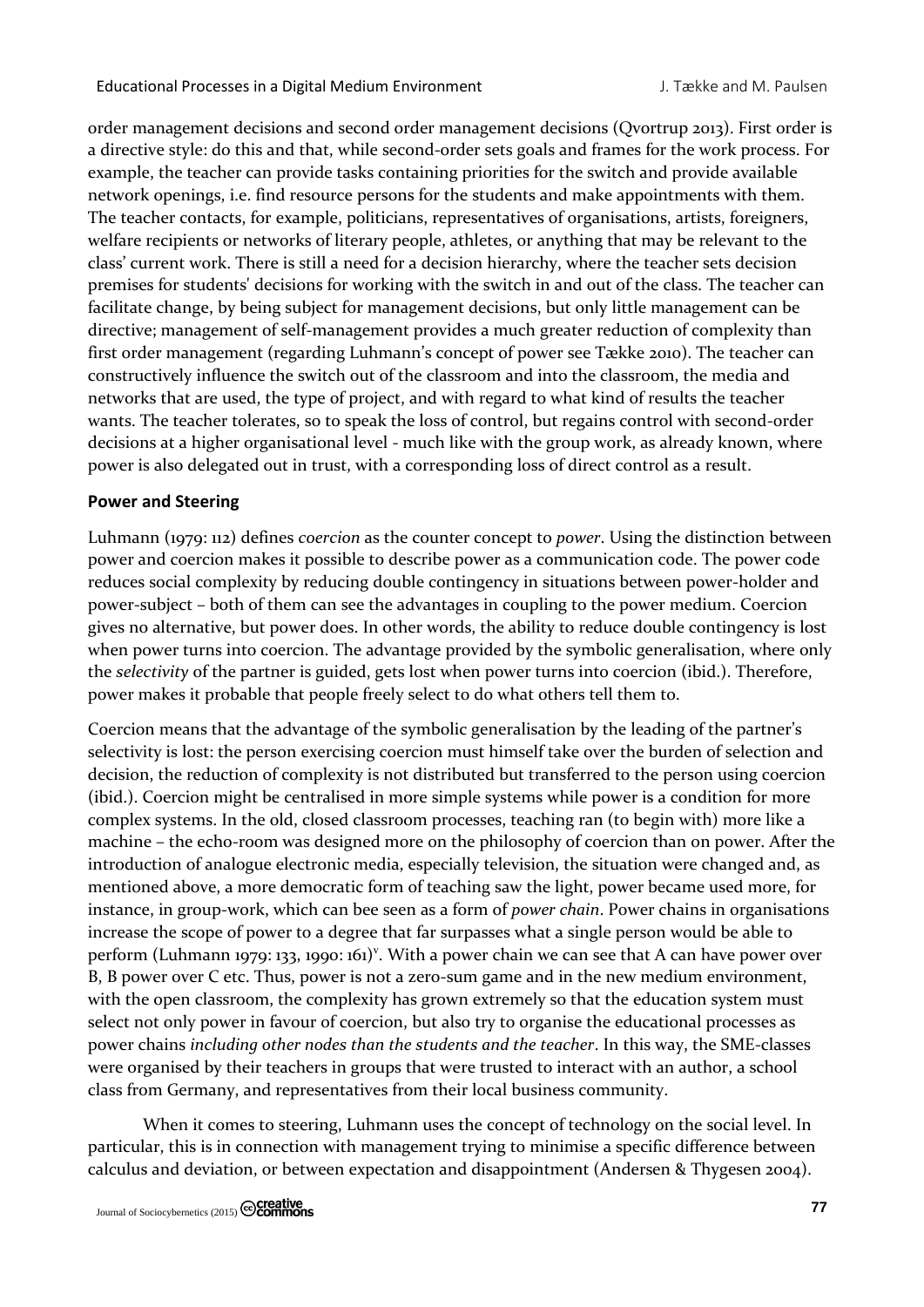This could be certain teaching methods: You want the students to learn something specific and therefore use a specific teaching method (see Luhmann, 2006: 176, and Lars Qvortrup's introduction to the same pp. 16-18).

Luhmann (2007: 92) pinpoints Heinz von Foerster's distinction between trivial and nontrivial machines. Trivial machines are such devices based on a rule steering that always produces a certain result when fed with energy or information. If you give it another input, it works again and produces, if it has more features, a different result. Non-trivial machines, on the other hand, always ask themselves and use their own internal complexity to produce the output. There is a built-in selfreferential loop in non-trivial machines (ibid.). If a student, for example, gets a question, the student must ask herself, try to remember or reason out an answer, in contrast to a calculator that in a trivial way spits out a result. Luhmann points out that we often want the social and psychic machines to behave as trivial machines. We would like, for example, that the students understand and learn what they should in the same way and with the same examples as last year. We do, however, not master operationally closed machines in the same way as with the causally closed trivial machines. Yet, it is also essential to pinpoint, that in many cases we want students to learn to think critically for themselves, that is to become what they in a way already are: non-trivial machines. And in many cases we want teaching systems that ask questions without definite answers. And especially in the new digital age this becomes more important than ever because when almost all facts becomes searchable on the net it is not the exact answers that have core value, but interpretations and reinterpretations, connections and creativity, network and relations and the power of judgement. One could say that the shift to the new digital environment also demands a shift from treating students in many cases as trivial machines to helping them to be non-trivial (on a "higher level"). And this is also linked to the shift from first order management to the second order. Instead of using coercion or even simple power, and thus using technological assumptions treating the students as trivial machines, the teacher must try to create and steer educational valuable power chains between nontrivial machines, that is for instance between an author (who is by definition non-trivial) and the students engaging with real unpredictable questions in the dialogue with the author.

As with the subject of power, maybe steering, before in the closed classroom, inspired by the industrialisation, acted more toward students as though they were trivial machines than we should now in the opened classroom. Steering must be built into the learning processes in such a way, so the students can benefit from, and learn to navigate in the new medium environment. The teacher must develop a new teacher role that includes the construction of social networks that facilitate student activities so that they learn to act as producers in networks in order for them to both learn in regard to their subject and learn to steer themselves in the new spatiotemporal conditions. In such a world, students must have a learning milieu in which they can develop an internal complexity that matches the environment. But how can one more specifically regain control and keep the teachingdefining asymmetry between teacher and student?

# **Steering in the New Medium Environment**

The problem teachers are facing is that digital media have a much smaller invariance than previous media such as overhead projectors, copiers, blackboards and books. They are all of these things at once and much more: they are storage, searching, copying, interaction medium etc., since they are part of an overall media matrix that, through the shared basic digital technology, provides unlimited translation, incorporation and integration between all known media genre and registers (see Finnemann 2005). This unlimitedness makes it impossible for the teacher, in the situation, to close the teaching operationally by a technical causal closure. This means that when a student writes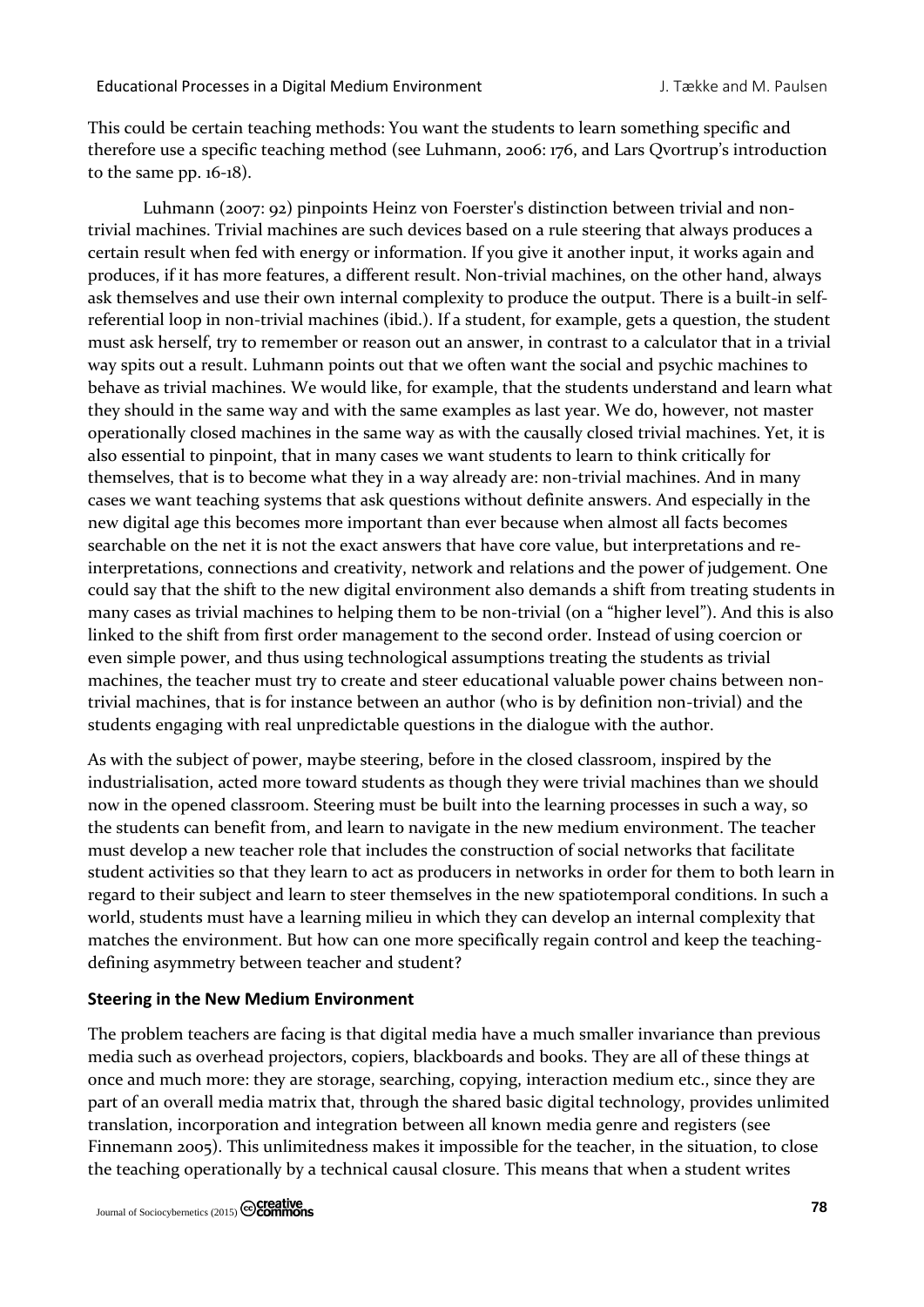something online, everybody else can observe it, mingle, find it via a search, send it to a third party, add music, etc. In addition, students can copy everything to their own online space, produced by everybody else. However, the question is whether closing down this unlimitedness would be absurd in a society that, in its knowledge production, is now characterised by produsage, remix, intercreativity, appropriation and a participatory culture and therefore cannot be limited.

If teachers and schools should not "close down" the Internet in the educational situations (which is most likely not only absurd but also impossibly for several reasons) they must (in one way or another) converge to the new (re)production practices (e.g. remix), which the literature describes is going on in the new medium environment and develop methods to organise, orchestrate and stage produsage, remix and appropriation.

A second order management could be to program the media, for instance, by writing assignments into shared documents with spaces for student responses (Tække & Paulsen 2015a, b). This creates the opportunity for students to work simultaneously on the same document, and at the same time



make it possible for the teacher from a central level to follow the work and support it in the process with feedforward and feedback. Another example is to use specific hashtags for organising group work, which also makes it possible for the teacher to link to work. Students seek information online, contact networks, etc., while they use and report on the agreed hashtag. The teacher can also organise the contact in and out of class by steering the framework, for instance, via a requirement to source criticism and to which networks or persons the students must contact and interact with. In addition, the teacher

can incorporate decision premises with requirements for produsage and remix, such as disclosure of the sources remixed from, for example, other students' work found on the web. This will allow the teacher to support all stages of learning: search, source criticism, the use of already existing texts including quoting, using references, production of compilations and summaries, etc., and therefore what is understood by appropriation as distinct from plagiarism. Common to these activities and working methods are that they all take place in open networks organised and quasi-controlled from the inside by the teacher via decision premises and the ability to follow and connect to the process. The teacher-led educational community will, with the teacher as facilitator, and the one who set the frames, again act in accordance with the medium environment. Also, the teacher can intervene and provide coaching, feedback and assistance while students are at home after school using a medium like Twitter (Tække & Paulsen 2013a, 2015a).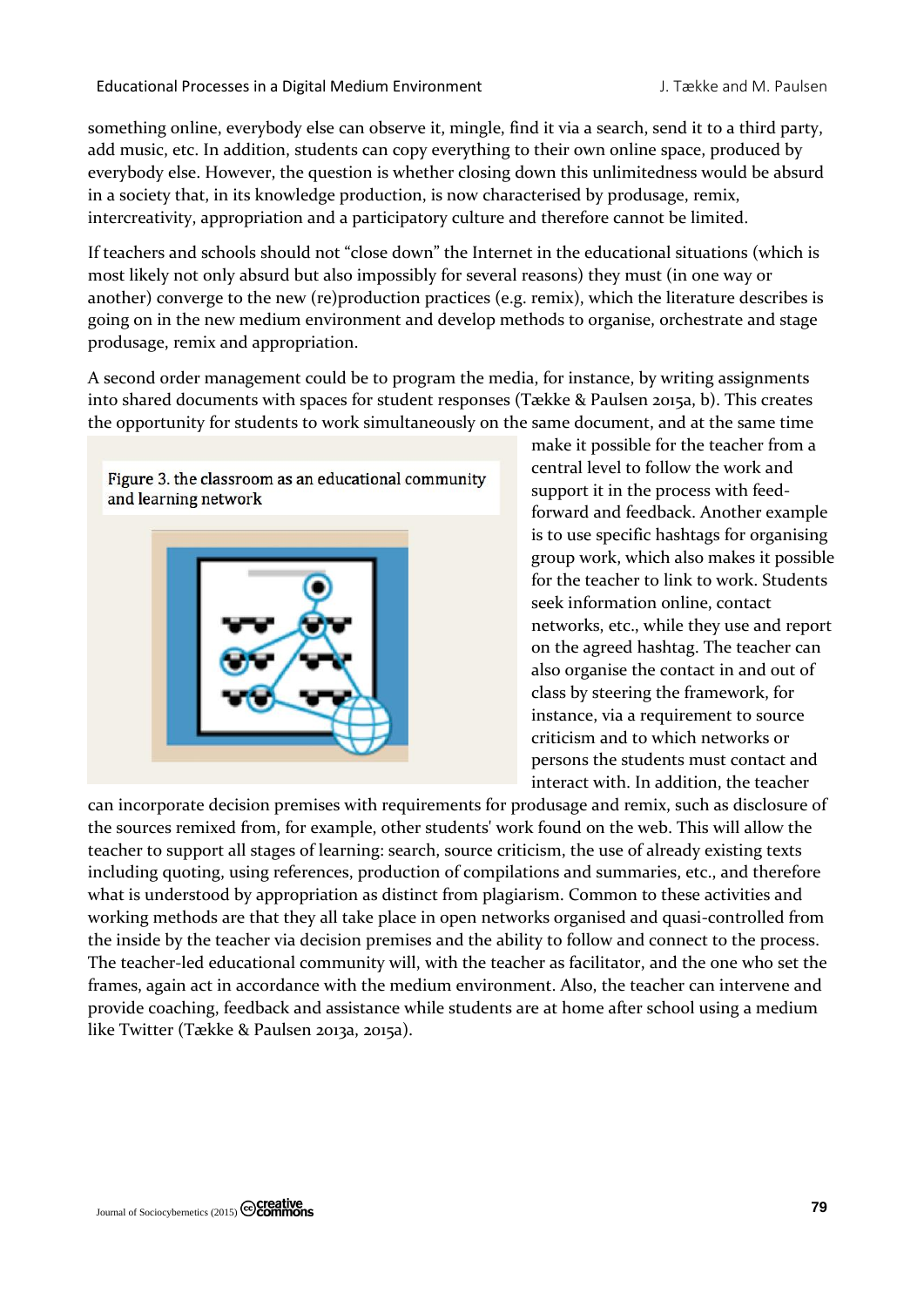### **Conclusion**

The production method now referred to as produsage, remix and appropriation, sounds neither new, nor scary for a systems theorist, since we know that, from a systems theory perspective, that we do not start from scratch, but stand on the shoulders of our predecessors and their work. The social



environment consists more in reproduction than in production, in the sense that the term structure in Luhmann's systems theory signifies what is expected. Nothing would be possible if everything had to be always new, in fact it is only a tiny part that is truly new, if anything at all. This always applies for autopoietic systems and not only for content production in scientific, educational, artistic, mass media systems, etc., but also when we look at an educational community in a classroom. Structures come into being through the processes that reproduce them, but processes need structures to proceed (Luhmann 1995). As the saying goes: systems must be changed from within. The processes may use the already available structures and slowly over time change the

structure piece by piece. If we see a class or the educatiuonal situation as such as an autopoietic selforganising interaction system, the teacher must seek to install decision premises that stimulate the formation of a border of meaning in the educational community for the students' interaction with each other, with external parties in a qualification and cultivation of the contacts within the class, and between its students and resource persons from the surrounding world. This corresponds to a conditioning of relationships, where the students' relationships to each other in and out of class are relation-related by the teacher (see Qvortrup 1998: 108 about relation-related). The relationship between the teacher and the students is related by the school and by their shared relation to the history of interaction consisting of accepted and rejected meaning proposals, which over time has produced the border of meaning in the class (see Luhmann 1995 about the concept of border of meaning). In the same way, the student's and teacher's relationships out of class to websites, networks and resource persons are relation-related by the school and the class' border of meaning. If the school and the teachers begin to accept the new media situation and begin to relate differently to time and space with regard to teaching, then the class, as a self-organising interaction system through its communication, will gradually build social structures and norms that are adequate for it. With measures such as abandoning prohibition and indifference and based on the new media situation with the open classroom, media-socio-evolution could take off from an adequate definition of the situation. We must then observe over time if the school class, seen as a social system, like the family and the workplace, with a porous membrane, can once again maintain itself with a renewed alliance with, or equilibrium relation to, the outside world pressure. If this evolves successfully, the school classes will be able to draw on all sorts of resources from all over the world in lessons, and have built in a structural indeterminacy in the education system, which conditioned by the teacher, would match the complexity of the outside world.

Thus our main finding in this article is that the teachers' more or less new role in the digital age is to bring *relevant otherness through real-person-interaction* in contact with the class on an everyday scale. Further it is to help the students to interact in educational valuable ways with this otherness. Through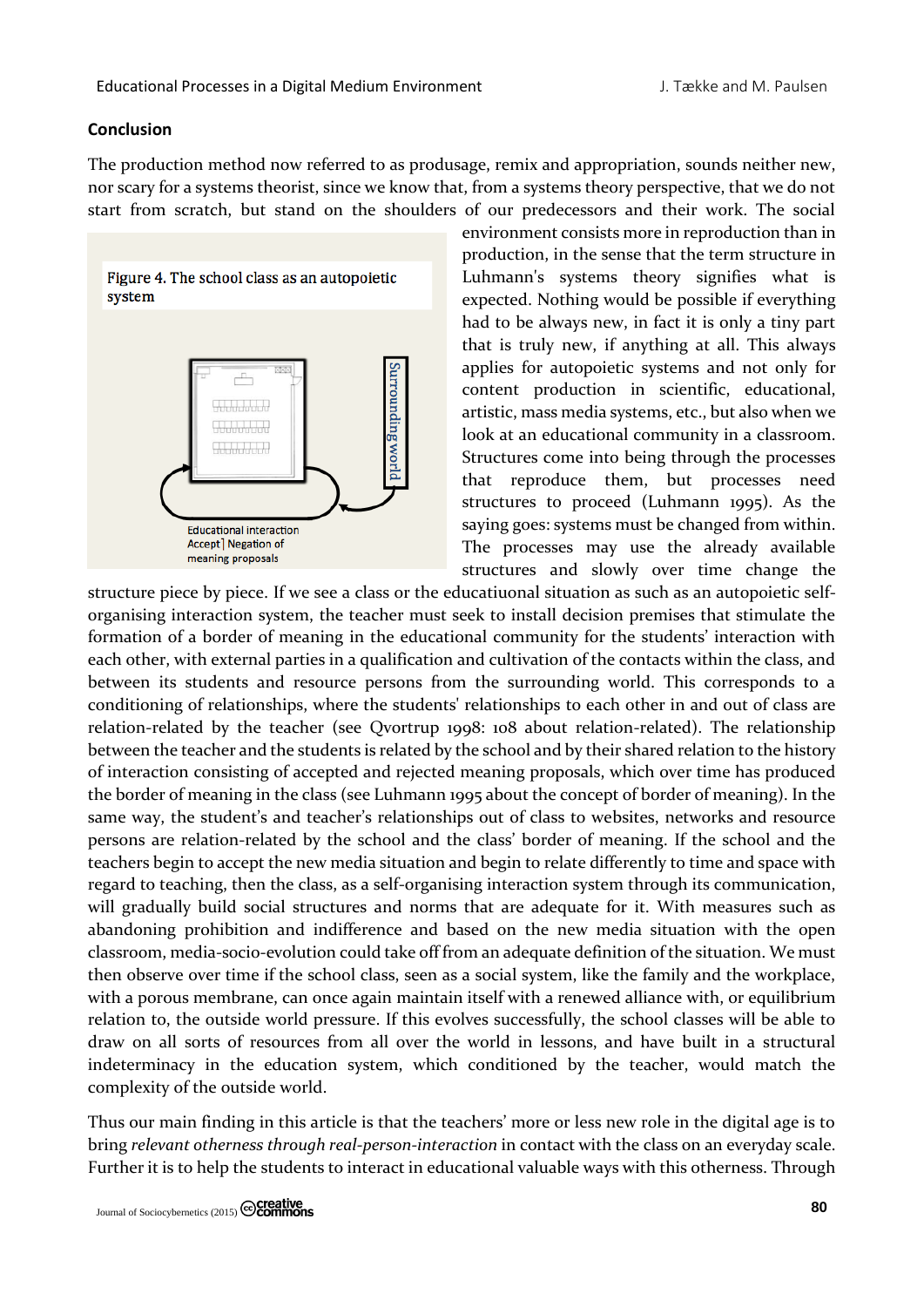different normative concepts like *Bildung* it would be possible to develop new educational programs calibrating the class as an educational community with the surrounding world of otherness in progressive, democratic, sustainable and humanistic ways. Before the Internet the primary mode of learning was learning *about* the world outside the classroom (learning about other countries, for instance, giving rise to exotism and colonial thinking). In the digital age it becomes possible to form an educational setting, where the primary mode of learning becomes one in which students learn *with* and *from* other people outside the classroom on the basis of interaction. This is a radically new situation and possibility. To sum up, our argument is that all educational practises of the future and all educational theories, including normative philosophies of education, would benefit from adjusting to this new condition of educational possibilities, at least if they want to take adequately responsibility of the "new world" and the new generations being born into this world.

# **References**

Andersen, N.Å. og N.T. Thygesen (2004). "Styringsteknologier i den selvudsatte organization", i *Grus* (25) 73 pp. 8−29.

Bourdieu, P (2000). "Cultural Reproduction and Social Reproduction" Pp. 56-68 in R. Arum and I. Beattie (Eds.) *The Structure of Schooling: Readings in the Sociology of Education*. London: McGraw-Hill Higher Education.

Bruns, A. (2008). *Blogs, Wikipedia, Second Life and Beyond: From Production to Produsage*. New York: Peter Lang.

Drejer, C. M. (2014). *Kampen om eleven – Hvordan skoler skaber elever*. København Unge Pædagoger.

Finnemann, N. O. (2005). *Internettet i Mediehistorisk Perspektiv*. Frederiksberg: Forlaget Samfundslitteratur.

Jenkins, H., Ford, S. and Green, J. (2013). *Spreadable media – Creating value and meaning in a networked culture*. New York: New York University Press.

Jenkins, H. (2008). *Convergence Culture: Where old and new Media collide*. New York: New York University Press.

Jenkins, H. et. al (2006) *Confronting the Challenges of Participatory Culture: Media Education for the 21st Century*. London: The MIT Press

Luhmann, N. (2007, [2002]): *Indføring i systemteorien*. København: Unge Pædagoger.

Luhmann, N. (2006 [2002].). *Samfundets uddannelsessystem*. København: Hans Reitzels Forlag.

Luhmann, Niklas. (2006b). Organisation und Entscheidung. 2. Auflage. Wiesbaden: Verlag für Sozialwissenschaften.

Journal of Sociocybernetics (2015) **81** Luhmann, N. (2000). Familiarity, Confidence, Trust: Problems and Alternatives. In *Gambetta, Diego (ed.) Trust: Making and Breaking Cooperative Relations. Oxford: Electronic edition, Department of Sociology, University of Oxford, chapter 6, pp. 94-107*.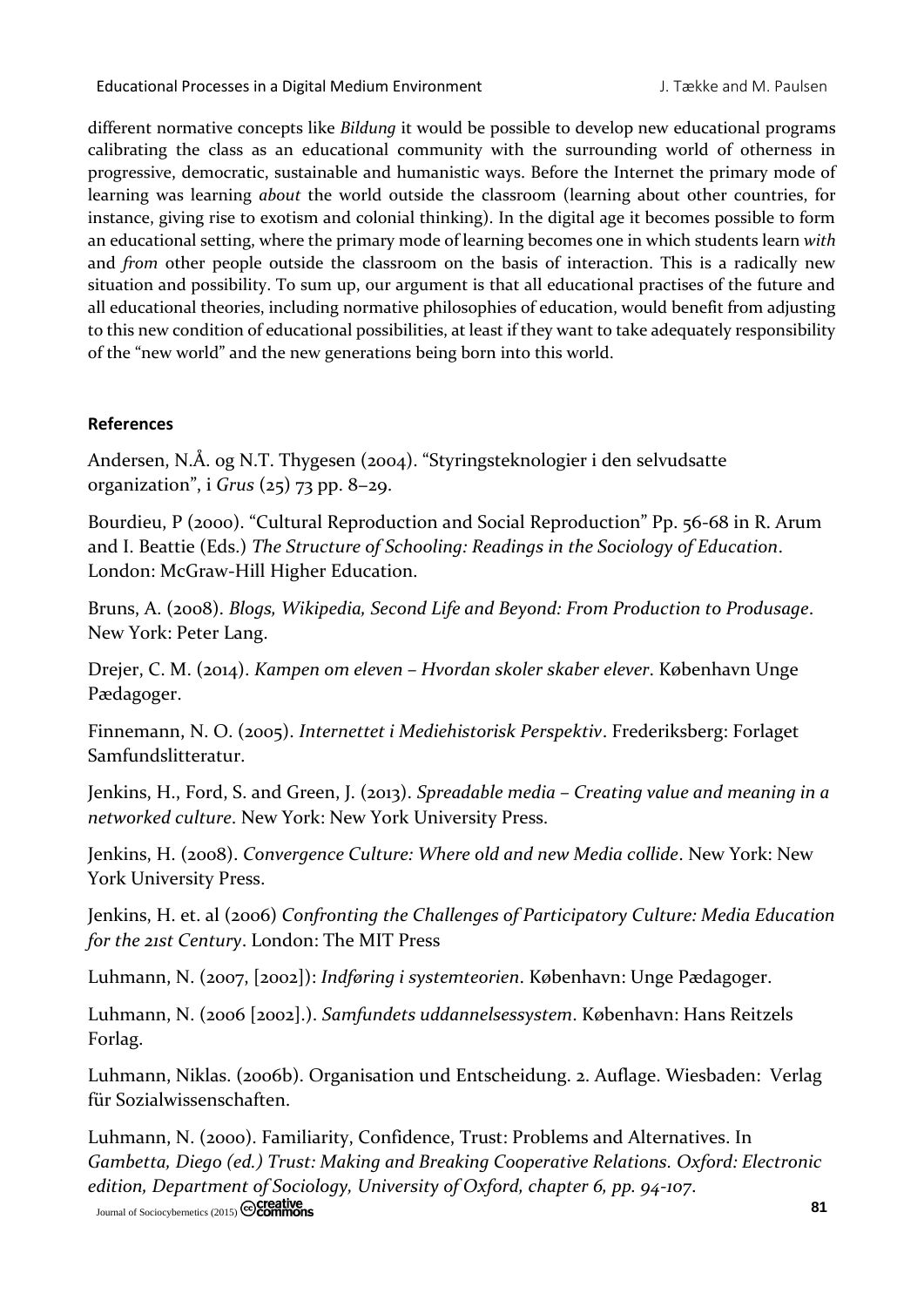Luhmann, N. 1999: *Die Gesellschaft der Gesellschaft*. Suhrkamp taschenbuch wissenschaft [1997].

Luhmann, N. (1995). *Social Systems.* Stanford University Press. California. [1984]

Luhmann, N. (1990). *Political Theory in the Welfare State*. Berlin : Walter de Gruyter, [1981/1987].

Luhmann, N. (1979). *Trust and Power*. John Wiley & Sons Ltd. Vertrauen [1973], Macht [1975].

Meyrowitz, J. (1985). *No Sense of Place: The Impact of Electronic Media on Social Behavior*. New York: Oxford Uni. Press.

Paulsen, M. & Tække, J. (2009). [Om den uformelle \(mis\)brug af medier i det formelle](http://ojs.statsbiblioteket.dk/index.php/mediekultur/article/view/1331/1488)  [uddannelsessystem.](http://ojs.statsbiblioteket.dk/index.php/mediekultur/article/view/1331/1488) i *Mediekultur vol 46, Journal of media and communication research. Retrived in*:<http://ojs.statsbiblioteket.dk/index.php/mediekultur/article/view/1331/1488>

Paulsen, M. & Tække, J. (2015b). *Digital dannelse – Udfordringer, erfaringer og perspektiver fra Randers HF & VUC*. København: Unge Pædagoger.

Qvortrup, L. (2013). *Den myndige lærer – Niklas Luhmanns blik på uddannelse og pædagogik*. København: Forlaget Dafolo.

Qvortrup, L. (1998). Den lærende organisation. I Billesø & Baltzer, *Pædagogiske teorier,*  Værløse, pp. 201-226.

Tække, J. & Paulsen, M. (2015a [in print]). *Fællesskab og Netværk – om sociale medier i gymnasiet*. København: Forlaget Unge Pædagoger.

Tække, J & Paulsen, M. (2014). [Hybridisation of Education : leaving the Echo room.](http://pure.au.dk/portal/da/publications/hybridisation-of-education(4d302091-8451-46c2-8390-2740310a7996).html) Paper presented at Hybrids - Observed with Social Systems Theory, Dubrovnik, Kroatien.:http://pure.au.dk/portal/files/74830460/Hybridisation\_of\_Education\_Taekke\_og [Paulsen\\_2014.pdf](http://pure.au.dk/portal/files/74830460/Hybridisation_of_Education_Taekke_og_Paulsen_2014.pdf)

Tække, J & Paulsen, M. (2013a). [Sociale medier i gymnasiet -](http://www.u-p.dk/default.asp?product=278) mellem forbud og [ligegyldighed.](http://www.u-p.dk/default.asp?product=278) København: Forlaget Unge Pædagoger.

Tække, J. & Paulsen, M. (2013b). [Social Media and the Hybridization of Education.](http://pure.au.dk/portal/da/publications/social-media-and-the-hybridization-of-education(932b1c1e-fb3a-41a9-8f9b-2769b3cc12e3).html) in Cybernetics & Human Knowing, 2013, 2o (1-2) - 141-158.

Tække, J. og Paulsen, M. (2013c). Social Media and Teaching - Education in the new media environment. Paper to the 40th anniversary Nordmedia conference: Defending democracy. Oslo and Akershus University College, 8-11 August 2013.

Retrived: [http://pure.au.dk/portal/files/54508198/Social\\_Media\\_and\\_Teaching.\\_Taekke\\_and](http://pure.au.dk/portal/files/54508198/Social_Media_and_Teaching._Taekke_and_Paulsen.pdf) [\\_Paulsen.pdf](http://pure.au.dk/portal/files/54508198/Social_Media_and_Teaching._Taekke_and_Paulsen.pdf)

Tække, J. & Paulsen, M. (2012). The challenge of social media – between prohibition and indifference in the classroom. Conference Paper for the Thirteenth Annual Convention of the Media Ecology Association: The Crossroads of the Word. 710 June 2012 Manhattan